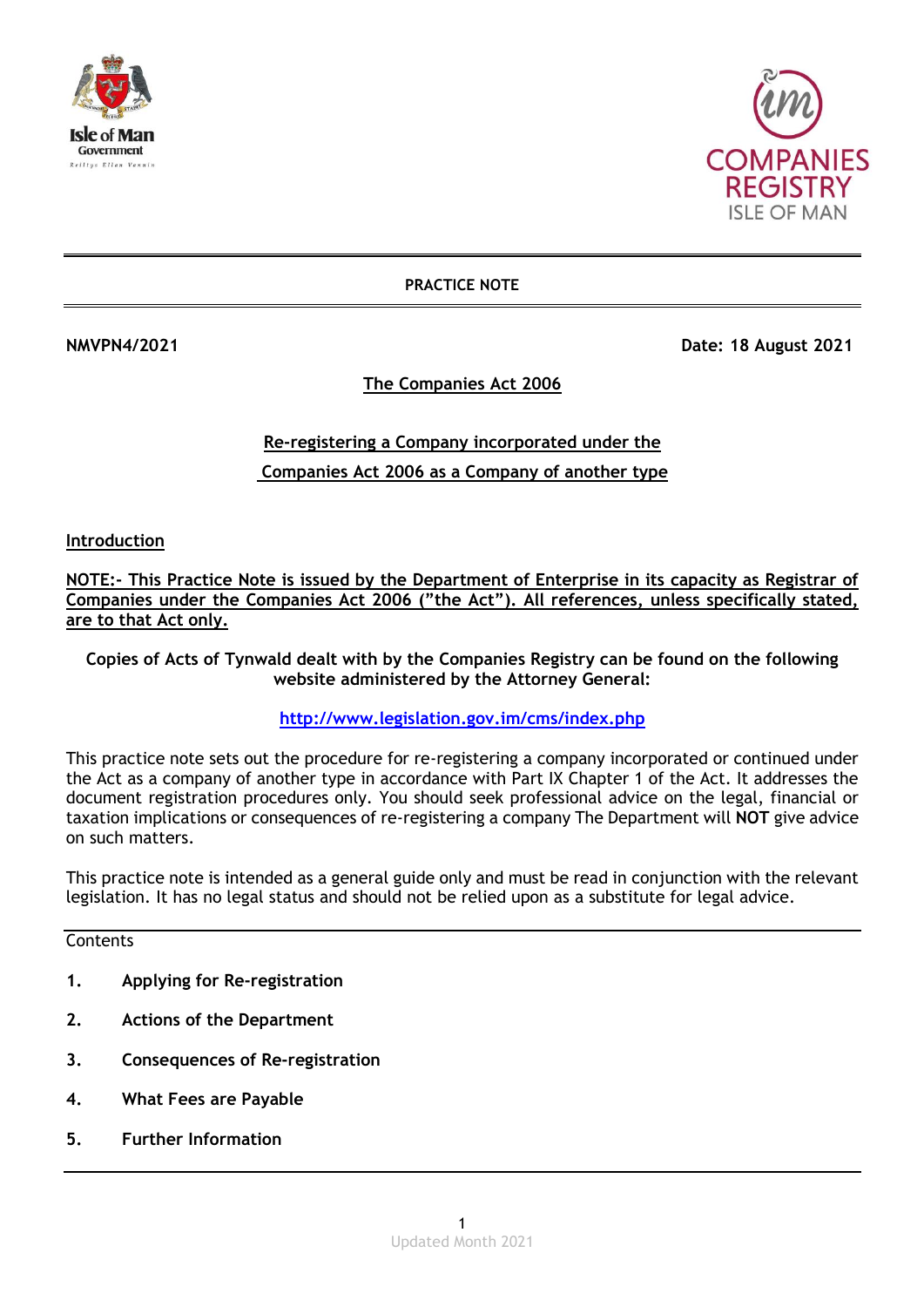## 1. **Applying for Re-registration**

1.1 Any company, **EXCEPT** a protected cell company, which is incorporated under the Act can apply to be re-registered as a company of another type, i.e. as a company limited by shares or guarantee or both, or as an unlimited company with or without shares. A company with a share capital, whether limited or unlimited, may only re-register as a company limited by guarantee or an unlimited company without shares if upon re-registration it has no shares in issue.

#### 1.2 **Before applying to the Department for re-registration, you must ensure that the following things have been done:**

- 1. If the company is involved in any activity that is licensable in the Isle of Man, it should contact the appropriate regulator or licensing body at an early stage to ensure that there are no regulatory issues. If you need guidance on any aspect of the regulatory functions of the Isle of Man Financial Supervision Authority, please contact a member of the Authority Team on 689300 or send an e-mail to [info@iomfsa.im](mailto:info@iomfsa.im) .
- 2. If a limited company seeks to re-register as an unlimited company, or vice versa, you must ensure that the new name of the company complies with the requirements of section 11 of the Act with regard to its end word(s).
- 3. You must prepare a Memorandum complying with section 144(2) of the Act. The Memorandum may also contain a statement under section 144(4). You will also need to prepare Articles if the company is not going to adopt the relevant model articles.
- 4. The registered agent named in the new memorandum of the company must complete the Application Form IM20.
- 5. A Statutory Declaration Form IM20A has to be made by **all** the directors of the company stating that the company satisfies the solvency test as set out in section 49 of the Act.
- 1.3 **PLEASE NOTE – The items listed above relate ONLY to the procedure for applying to the Department for re-registration. This paragraph does NOT cover any other legal and/or financial enquiries that you ought reasonably to make depending on why you wish to re-register the company.**

### 2. **Actions of the Department**

- 2.1 On delivery of the documents listed in paragraph 1.2, the Department will take the Memorandum and Articles submitted with the application and register them, provided that the company name is acceptable for registration. We will then issue a certificate of re-registration to the company, and register a copy of that certificate. The certificate of re-registration is conclusive evidence that the requirements of re-registration have been complied with. Please note that the company number will remain the same.
- 2.2 If the Department refuses to accept the Memorandum and Articles for registration, you have, under section 208(4) of the Act, the right of appeal to the Isle of Man High Court of Justice against such refusal.

### **3. Consequences of Re-registration**

- 3.1 Your attention is drawn to the consequences of re-registration, which are set out in section 147 of the Act and are summarised below.
- 3.2 These are:-
	- The legal status of the company remains unchanged except that the company is now governed by its new memorandum and articles